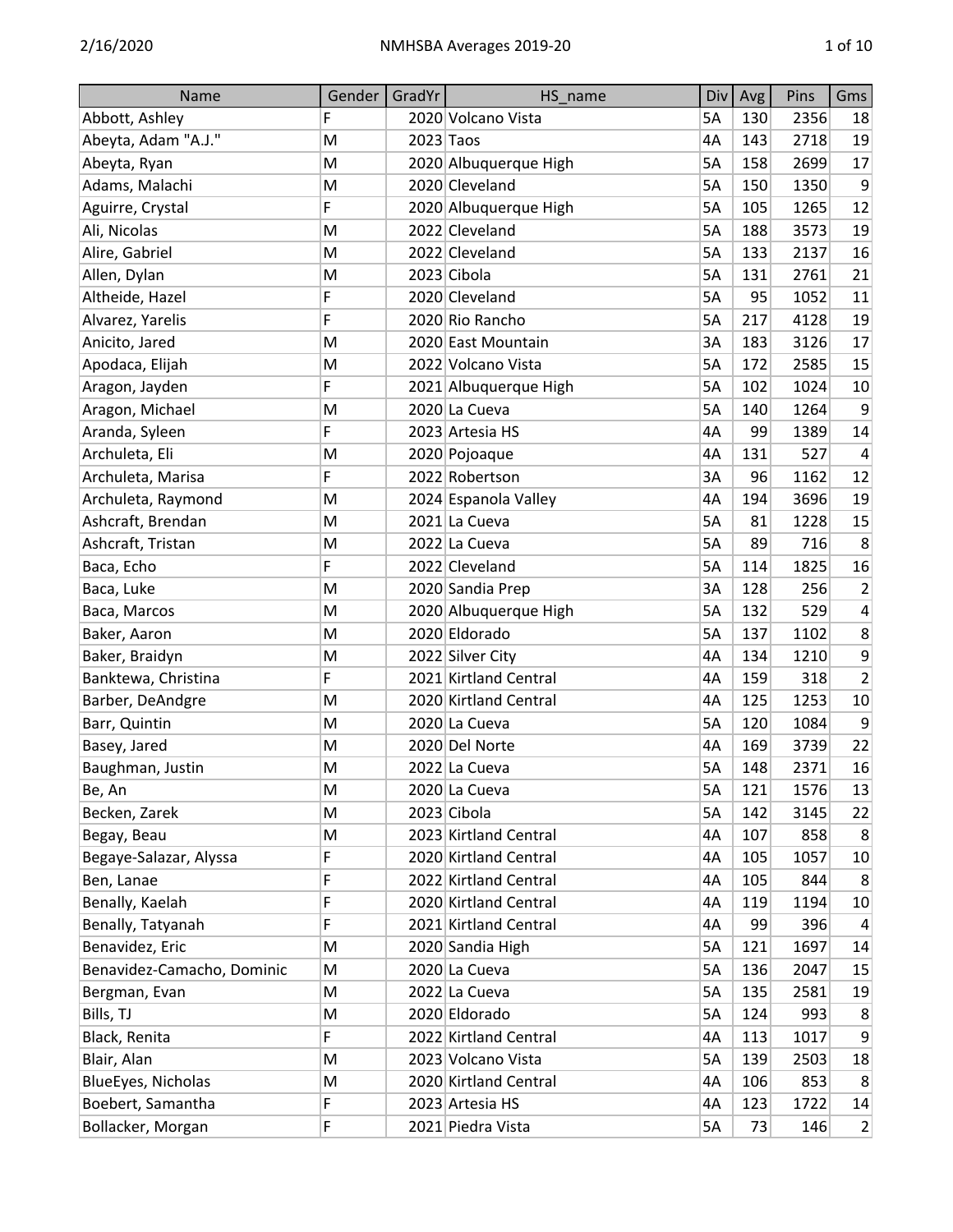| Name                   | Gender    | GradYr      | HS_name               | Div       | Avg | Pins | Gms                     |
|------------------------|-----------|-------------|-----------------------|-----------|-----|------|-------------------------|
| Boone, Konner          | M         |             | 2022 Los Lunas        | 4A        | 104 | 2093 | 20                      |
| Boone, Kristopher      | M         |             | 2020 Los Lunas        | 4A        | 113 | 2044 | 18                      |
| Bottinelli, Kayla      | F         |             | 2020 Los Lunas        | 4A        | 127 | 2680 | 21                      |
| Bratzel, Kolton        | M         |             | 2022 Grants           | 4A        | 130 | 2356 | 18                      |
| Bravo, Emily           | F         | 2020 Taos   |                       | 4A        | 97  | 1554 | 16                      |
| Brown, Caden           | M         |             | 2021 Artesia HS       | 4A        | 173 | 2425 | 14                      |
| Burgmaier, Christopher | M         |             | 2020 La Cueva         | 5A        | 118 | 1663 | 14                      |
| Burnett, Joshua        | M         |             | 2020 Volcano Vista    | <b>5A</b> | 191 | 4414 | 23                      |
| Burnett, Martel        | M         | $2023$ Taos |                       | 4A        | 75  | 302  | 4                       |
| Burnham, Jayden        | M         |             | 2021 Farmington       | 5A        | 144 | 1302 | 9                       |
| Burns, Duncan          | M         |             | 2020 Grants           | 4A        | 96  | 1449 | 15                      |
| Burns, Jacob           | M         |             | 2020 East Mountain    | 3A        | 137 | 2056 | 15                      |
| Burns, Josh            | ${\sf M}$ |             | 2020 Eldorado         | <b>5A</b> | 152 | 1682 | 11                      |
| Bustillos, Leslie      | F         |             | 2022 Albuquerque High | 5A        | 114 | 1601 | 14                      |
| Byrd, Colin            | M         |             | 2021 Sandia Prep      | 3A        | 157 | 2364 | 15                      |
| Byrne, Joshua          | M         |             | 2020 Bosque           | 3A        | 103 | 207  | $\overline{2}$          |
| Cabrera, Edgar         | M         |             | 2020 Albuquerque High | 5A        | 108 | 865  | 8                       |
| Caldwell, Ty           | M         |             | 2022 Volcano Vista    | <b>5A</b> | 150 | 2565 | 17                      |
| Camargo, Elvin         | M         |             | 2020 Del Norte        | 4A        | 115 | 1502 | 13                      |
| Camargo, Itzely        | F         |             | 2020 Del Norte        | 4A        | 92  | 834  | 9                       |
| Camargo, Saul          | M         |             | 2021 Del Norte        | 4A        | 122 | 1348 | 11                      |
| Campos, Krystal        | F         |             | 2022 Volcano Vista    | 5A        | 159 | 3193 | 20                      |
| Candelaria, Desirae    | F         |             | 2020 Volcano Vista    | <b>5A</b> | 117 | 1294 | 11                      |
| Cantu, Robert          | M         |             | 2022 Pojoaque         | 4A        | 148 | 2530 | 17                      |
| Cardenas, Trinity      | F         |             | 2022 La Cueva         | <b>5A</b> | 116 | 1988 | 17                      |
| Carlo, Nasser          | M         |             | 2020 Kirtland Central | 4A        | 118 | 949  | 8                       |
| Casados, Luziano       | M         |             | 2022 Sandia Prep      | 3A        | 125 | 500  | $\overline{\mathbf{4}}$ |
| Castillo, Kayla        | F         |             | 2021 Grants           | 4A        | 84  | 672  | 8                       |
| Cdebaca, Toby          | M         |             | 2021 Manzano          | 5A        | 207 | 4773 | 23                      |
| Charles, Scott         | M         |             | 2022 Sandia Prep      | 3A        | 122 | 1345 | 11                      |
| Chavez, Isaac          | M         |             | $2021$ Taos           | 4A        | 99  | 990  | 10                      |
| Chavez, Justin         | M         |             | 2023 Pojoaque         | 4A        | 123 | 1732 | 14                      |
| Chavez, Raymond        | M         |             | 2020 Cleveland        | 5A        | 133 | 801  | 6                       |
| Christian, Mason       | M         |             | 2023 Cibola           | 5A        | 80  | 965  | 12                      |
| Clark, Emmet           | ${\sf M}$ |             | 2021 Artesia HS       | 4A        | 108 | 432  | $\overline{\mathbf{4}}$ |
| Clark, Zane            | ${\sf M}$ |             | 2020 Eldorado         | 5A        | 146 | 584  | $\overline{a}$          |
| Connors, Kaleb         | M         |             | 2022 La Cueva         | 5A        | 137 | 2618 | 19                      |
| Cordova, Chad          | M         |             | 2022 Sandia Prep      | 3A        | 124 | 747  | 6                       |
| Cortez, Cheyenne       | F         |             | 2021 Volcano Vista    | 5A        | 126 | 2537 | 20                      |
| Cortright, Alexis      | F         |             | 2022 La Cueva         | 5A        | 148 | 594  | $\overline{\mathbf{4}}$ |
| Cosentino, Anthony     | M         |             | 2021 La Cueva         | 5A        | 114 | 2060 | 18                      |
| Coston, Jacob          | M         |             | 2020 La Cueva         | 5A        | 102 | 1335 | 13                      |
| Cox, Robert            | ${\sf M}$ |             | 2021 Cleveland        | 5A        | 77  | 855  | 11                      |
| Crane, Sabrina (Jacx)  | F         |             | 2020 Cleveland        | 5A        | 111 | 1782 | 16                      |
| Crown, Kevin           | ${\sf M}$ |             | 2021 Sandia High      | 5A        | 148 | 1482 | 10                      |
| Cruz, Evan             | M         |             | 2020 Eldorado         | 5A        | 146 | 2338 | 16                      |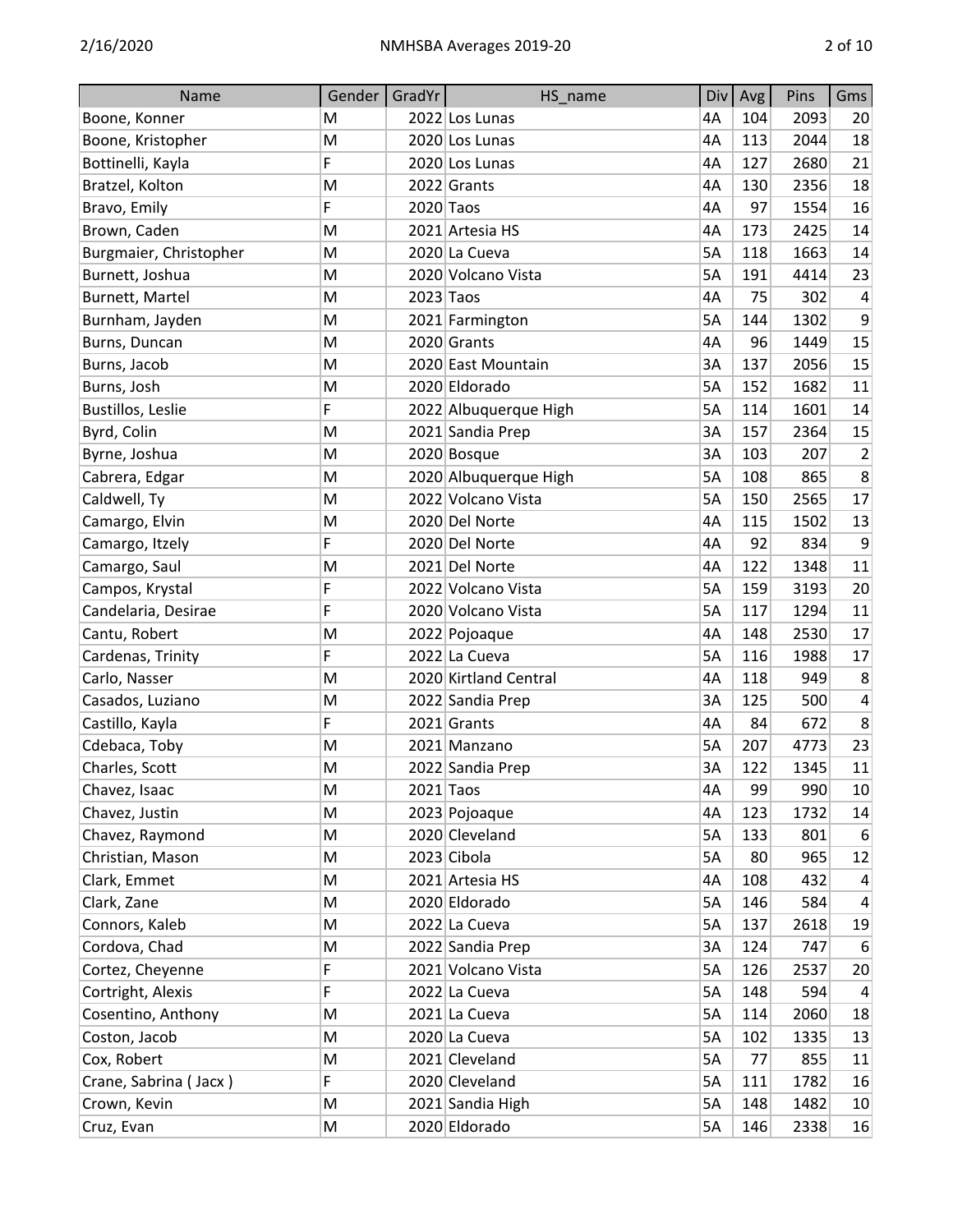| Name                  | Gender    | GradYr    | HS name                       | Div       | Avg | Pins | Gms                     |
|-----------------------|-----------|-----------|-------------------------------|-----------|-----|------|-------------------------|
| Damron, Robert        | M         |           | 2022 Grants                   | 4A        | 131 | 2494 | 19                      |
| Davis, Aaron          | M         |           | 2021 Artesia HS               | 4A        | 184 | 2580 | 14                      |
| Davis, Josh           | M         |           | 2021 Farmington               | <b>5A</b> | 138 | 1246 | 9                       |
| Davis, Will           | M         |           | 2020 Artesia HS               | 4A        | 210 | 2312 | 11                      |
| Dayish, Kayden        | M         |           | 2020 Piedra Vista             | 5A        | 131 | 791  | 6                       |
| Delcid, Vanessa       | F         |           | 2020 West Mesa                | <b>5A</b> | 119 | 1436 | 12                      |
| Dixon, Zain           | M         |           | 2023 Albuquerque High         | 5A        | 92  | 1290 | 14                      |
| Doane, Simon          | M         |           | 2020 Albuquerque High         | <b>5A</b> | 94  | 376  | $\overline{a}$          |
| Dodge, Ian            | M         |           | 2021 Artesia HS               | 4A        | 142 | 1990 | 14                      |
| Donnelly, Evan        | M         |           | 2020 Sandia High              | 5A        | 118 | 2249 | 19                      |
| Douma Aidoo, Sonny    | M         |           | 2020 Albuquerque High         | 5A        | 176 | 1410 | 8                       |
| Drye, Cody            | M         |           | 2020 Silver City              | 4A        | 156 | 1721 | 11                      |
| Dunnum, Kira          | F         |           | 2020 Albuquerque High         | <b>5A</b> | 139 | 278  | $\overline{2}$          |
| Duran, Donovan        | M         |           | 2023 Pojoaque                 | 4A        | 108 | 1620 | 15                      |
| Ellis, Amelia         | F         |           | 2023 Silver City              | 4A        | 133 | 802  | 6                       |
| Ellis, Kooper         | M         |           | 2023 Rio Rancho               | <b>5A</b> | 112 | 903  | 8                       |
| Esparza, Evelyn       | F         |           | 2020 La Cueva                 | 5A        | 110 | 1763 | 16                      |
| Espinosa, Kayla       | F         |           | 2020 Albuquerque High         | <b>5A</b> | 95  | 383  | $\overline{a}$          |
| Esser, Tanner         | M         |           | 2021 Los Lunas                | 4A        | 89  | 1883 | 21                      |
| Fanning, Riella       | F         |           | 2020 Manzano                  | 5A        | 145 | 3065 | 21                      |
| Farnlacher, Tony      | M         |           | 2023 Rio Rancho               | <b>5A</b> | 107 | 1072 | 10                      |
| Felipe, Javin         | M         |           | 2022 Sandia Prep              | 3A        | 101 | 608  | 6                       |
| Fernandez, Evangeline | F         |           | 2022 Grants                   | 4A        | 108 | 1847 | 17                      |
| Fernandez, Mateo      | M         |           | 2020 Albuquerque High         | 5A        | 133 | 1067 | 8                       |
| File, Mariyah         | M         |           | 2022 Atrisco Heritage Academy | 5A        | 115 | 1967 | 17                      |
| Filip, Nevaeh         | F         |           | 2021 Albuquerque High         | <b>5A</b> | 111 | 669  | 6                       |
| Fincham, Danielle     | F         |           | 2023 Eldorado                 | 5A        | 183 | 2935 | 16                      |
| Fitzsimmons, Makenzi  | F         |           | 2022 Farmington               | 5A        | 86  | 172  | $\overline{2}$          |
| Flores, Angelo        | M         | 2020 Taos |                               | 4A        | 114 | 2296 | 20                      |
| Fodor, Jared          | M         |           | 2021 Farmington               | 5A        | 89  | 358  | $\overline{\mathbf{4}}$ |
| Ford, Will            | M         |           | 2021 Bosque                   | 3A        | 71  | 143  | $\overline{2}$          |
| Fragua, Haley         | F         |           | 2023 Del Norte                | 4A        | 76  | 690  | 9                       |
| Friedman, Adam        | ${\sf M}$ |           | 2023 Sandia Prep              | 3A        | 131 | 1966 | 15                      |
| Fritts, Kallista      | F         |           | 2020 Rio Rancho               | 5A        | 207 | 3951 | 19                      |
| Gabrys, Ashley        | F         |           | 2020 Cleveland                | 5A        | 129 | 2197 | 17                      |
| Gallardo, Alaina      | F         |           | 2020 Cleveland                | 5A        | 117 | 939  | 8                       |
| Gallegos, Alexis      | F         |           | 2022 Robertson                | 3A        | 104 | 1259 | 12                      |
| Gallegos, Donald      | M         |           | 2021 Cleveland                | 5A        | 128 | 2186 | 17                      |
| Gallegos, Jacob       | M         |           | 2022 Cleveland                | 5A        | 132 | 2112 | 16                      |
| Gallegos, Mari        | F         |           | 2021 Silver City              | 4A        | 131 | 527  | 4                       |
| Gallegos, Miguel      | M         |           | 2020 Artesia HS               | 4A        | 170 | 2384 | 14                      |
| Gallegos, Savanah     | F         |           | 2020 Robertson                | 3A        | 68  | 964  | 14                      |
| Gallegos, Stephen     | M         |           | 2022 Volcano Vista            | 5A        | 151 | 3025 | 20                      |
| Gallegos, Zac         | M         |           | 2021 Sandia High              | 5A        | 162 | 3088 | 19                      |
| Garcia, Cody          | ${\sf M}$ |           | 2022 Volcano Vista            | 5A        | 115 | 1497 | 13                      |
| Garcia, Harli         | F         |           | 2021 Kirtland Central         | 4A        | 104 | 625  | $6 \mid$                |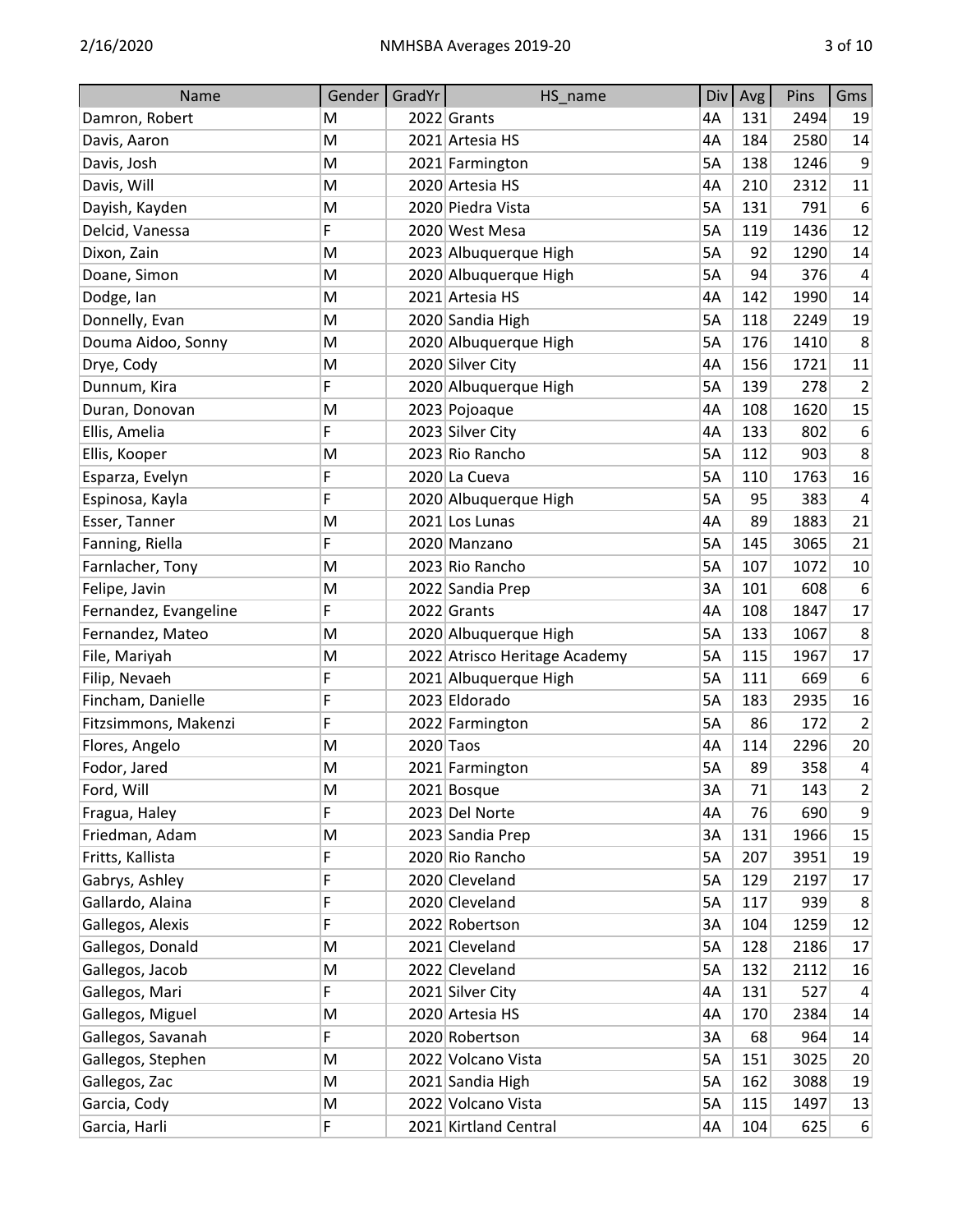| Name                 | Gender | GradYr | HS_name                       | Div       | Avg | Pins | Gms              |
|----------------------|--------|--------|-------------------------------|-----------|-----|------|------------------|
| Garcia, Vincent      | M      |        | 2021 La Cueva                 | 5A        | 162 | 2761 | 17               |
| Garnett, Jessica     | F      |        | 2023 Volcano Vista            | 5A        | 78  | 312  | 4                |
| Gauna, Eric          | M      |        | 2020 Manzano                  | <b>5A</b> | 201 | 2014 | 10               |
| Gervasi, Haley       | F      |        | 2021 Volcano Vista            | 5A        | 88  | 1585 | 18               |
| Gibson, Kendra       | F      |        | 2020 Taos                     | 4A        | 92  | 1019 | 11               |
| Golbe, Laura         | F      |        | 2024 Kirtland Central         | 4A        | 116 | 1162 | 10               |
| Gomez, Catalina      | F      |        | 2022 Robertson                | 3A        | 85  | 510  | 6                |
| Gomez, Dominic       | M      |        | 2023 Volcano Vista            | <b>5A</b> | 141 | 2550 | 18               |
| Gomez, Josiah        | M      |        | 2020 Robertson                | 3A        | 106 | 638  | 6                |
| Gonzales, Andres     | M      |        | 2023 Sandia Prep              | 3A        | 103 | 927  | $\boldsymbol{9}$ |
| Gonzales, Jeremiah   | M      |        | 2023 Artesia HS               | 4A        | 130 | 1822 | 14               |
| Gonzales, Koby       | M      |        | 2020 Manzano                  | 5A        | 151 | 3172 | 21               |
| Gonzales, Richard    | M      |        | 2021 Manzano                  | 5A        | 147 | 2656 | 18               |
| Gonzalez, Ebony      | F      |        | 2020 Volcano Vista            | 5A        | 98  | 986  | 10               |
| Goodson, Alexzandria | F      |        | 2021 Grants                   | 4A        | 60  | 361  | 6                |
| Gosset, Emily        | F      |        | 2021 Silver City              | 4A        | 95  | 381  | $\overline{4}$   |
| Gouveia, Sommer      | F      |        | 2023 Volcano Vista            | 5A        | 147 | 2954 | 20               |
| Griffith, Ryan       | M      |        | 2021 Kirtland Central         | 4A        | 113 | 1135 | 10               |
| Grimes, Matthew      | M      |        | 2022 Albuquerque High         | 5A        | 137 | 2888 | 21               |
| Gurule, Gabrielle    | F      |        | Robertson                     | 3A        | 102 | 512  | 5                |
| Gurule, Rachelle     | F      |        | 2020 Robertson                | 3A        | 98  | 592  | 6                |
| Gurule, Xavier       | M      |        | 2020 Rio Rancho               | 5A        | 147 | 2071 | 14               |
| Gushard, Jake        | M      |        | 2020 La Cueva                 | <b>5A</b> | 161 | 2586 | 16               |
| Hackney, Justin      | M      |        | 2020 Los Lunas                | 4A        | 170 | 3588 | 21               |
| Haines, Kadence      | F      |        | 2023 Volcano Vista            | <b>5A</b> | 97  | 881  | $\boldsymbol{9}$ |
| Hannisee, Robert     | M      |        | 2021 Bosque                   | 3A        | 133 | 533  | 4                |
| Harcrow, Sara        | F      |        | 2022 Piedra Vista             | 5A        | 114 | 229  | $\overline{2}$   |
| Harmon, Alex         | M      |        | 2020 Artesia HS               | 4A        | 212 | 3611 | 17               |
| Hatch, Aubriana      | F      |        | 2021 Farmington               | <b>5A</b> | 82  | 164  | $\overline{2}$   |
| Haught, Carley       | F      |        | 2021 Cleveland                | 5A        | 189 | 3591 | 19               |
| Havens, Konnor       | M      |        | 2022 Rio Rancho               | 5A        | 141 | 1554 | 11               |
| Heckwine, Dallas     | M      |        | 2020 Eldorado                 | 5A        | 93  | 372  | 4                |
| Hendrickson, Lance   | M      |        | 2022 La Cueva                 | 5A        | 150 | 1653 | 11               |
| Hendrickson, Seth    | M      |        | 2020 La Cueva                 | 5A        | 163 | 2771 | 17               |
| Hernandez, Joseph    | M      |        | 2020 Kirtland Central         | 4A        | 103 | 828  | 8                |
| Hernandez, Martha    | F      |        | 2021 Robertson                | 3A        | 93  | 938  | 10               |
| Herrera, Vincent     | M      |        | 2021 Atrisco Heritage Academy | 5A        | 109 | 1427 | 13               |
| Herson, Josie        | F      |        | 2020 Sandia High              | 5A        | 135 | 1901 | 14               |
| Hidalgo, Brandon     | M      |        | 2020 Eldorado                 | 5A        | 184 | 2760 | 15               |
| Hoak, Justin         | M      |        | 2022 Pojoaque                 | 4A        | 156 | 2664 | 17               |
| Holguin, Estevan     | M      |        | 2023 Volcano Vista            | 5A        | 100 | 1307 | 13               |
| Holiday, Dante       | M      |        | 2021 Kirtland Central         | 4A        | 111 | 1112 | 10               |
| Holland, Mitch       | M      |        | 2022 Cibola                   | 5A        | 101 | 1526 | 15               |
| Hollar, Kyle         | M      |        | 2020 Grants                   | 4A        | 105 | 421  | 4                |
| Houghton, Alyssa     | F      |        | 2022 Piedra Vista             | 5A        | 97  | 194  | $\overline{2}$   |
| Houlihan, Hannah     | F      |        | 2021 Albuquerque High         | 5A        | 125 | 1509 | 12               |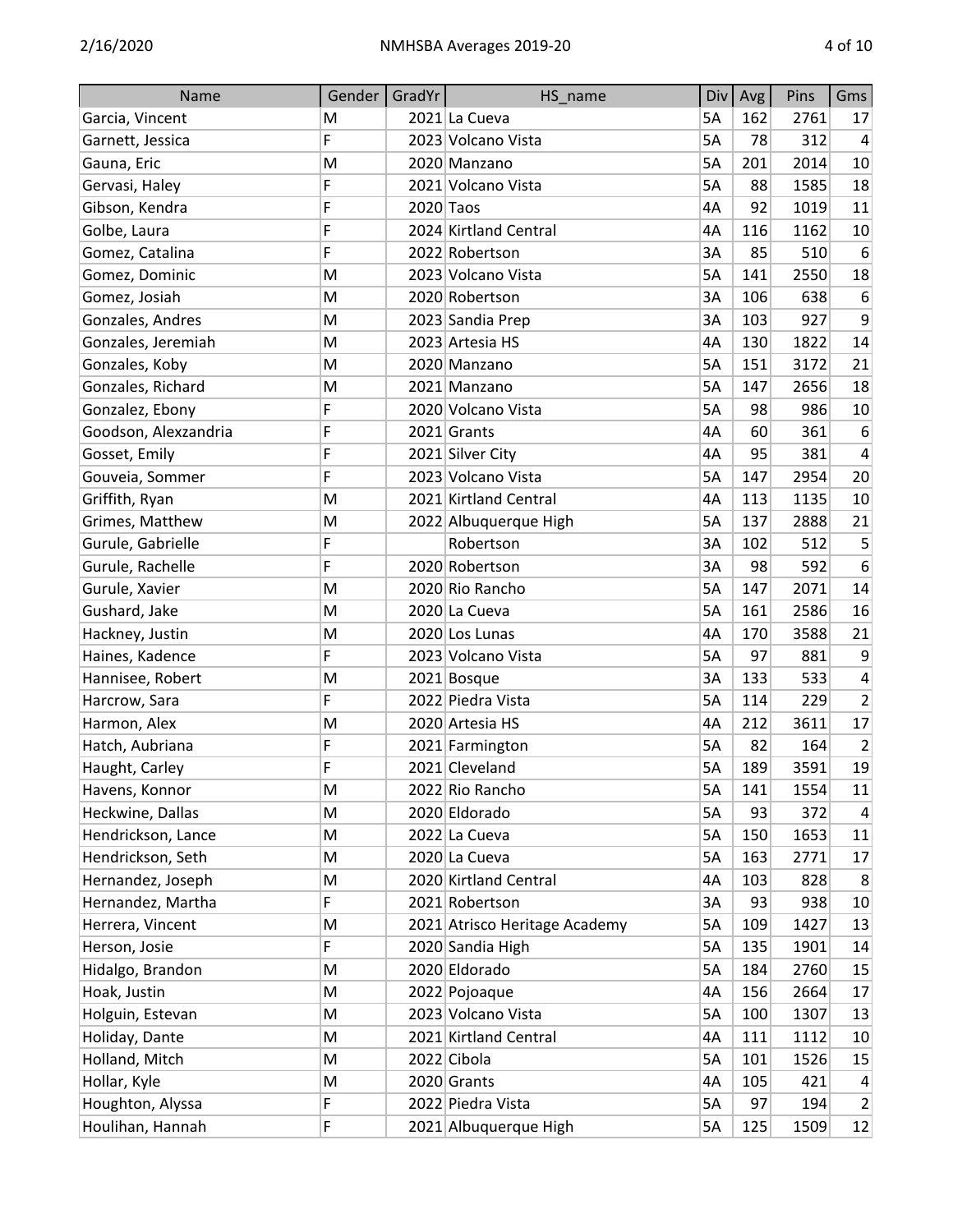| Name                | Gender | GradYr      | HS_name               | Div       | Avg | Pins | Gms              |
|---------------------|--------|-------------|-----------------------|-----------|-----|------|------------------|
| Hughes, Connor      | M      |             | 2021 Las Cruces       | 5A        | 146 | 1023 | 7                |
| Hulland, Nated      | M      |             | 2021 Manzano          | <b>5A</b> | 95  | 190  | 2                |
| Hulsey, Gina        | F      |             | 2020 Volcano Vista    | 5A        | 104 | 1456 | 14               |
| Humphrey, Tyler     | M      |             | 2022 Eldorado         | 5A        | 133 | 1472 | 11               |
| Humphries, Brevan   | M      |             | 2024 Rio Rancho       | <b>5A</b> | 127 | 1662 | 13               |
| Hyman, Derek        | M      |             | 2023 Las Cruces       | 5A        | 141 | 1411 | 10               |
| Inman, Bryson       | M      |             | 2022 Piedra Vista     | <b>5A</b> | 133 | 1339 | 10               |
| Inman, Cooper       | M      |             | 2020 Piedra Vista     | 5A        | 162 | 1459 | 9                |
| Jamael, Michael     | M      |             | 2020 Del Norte        | 4A        | 181 | 3804 | 21               |
| James, Joah         | M      |             | 2021 Artesia HS       | 4A        | 169 | 2039 | 12               |
| Jaramillo, Santiago | M      |             | 2023 Robertson        | 3A        | 104 | 1256 | 12               |
| Jensen, Leighthan   | M      |             | 2020 Kirtland Central | 4A        | 113 | 683  | 6                |
| Jensen, Sheldon     | M      |             | 2021 Kirtland Central | 4A        | 153 | 918  | $\boldsymbol{6}$ |
| Jeter, Tyler        | M      |             | 2022 Artesia HS       | 4A        | 186 | 2617 | 14               |
| Johnson, David      | M      |             | 2021 Las Cruces       | <b>5A</b> | 178 | 1959 | 11               |
| Johnson, Mia        | F      |             | 2020 Robertson        | 3A        | 109 | 1527 | 14               |
| Johnson, Parker     | M      |             | 2021 Artesia HS       | 4A        | 142 | 1992 | 14               |
| Jones, Jasmyn       | F      |             | 2020 Volcano Vista    | 5A        | 129 | 2075 | 16               |
| Jones, Sienna       | F      |             | 2020 West Mesa        | 5A        | 117 | 1404 | 12               |
| Kelsey, Kamryn      | F      |             | 2023 Artesia HS       | 4A        | 146 | 2045 | 14               |
| Kerkmans, Eliseo    | M      |             | 2023 Sandia High      | 5A        | 105 | 1054 | 10               |
| Kim, Lauryn         | F      |             | 2021 Sandia Prep      | 3A        | 123 | 1850 | 15               |
| King, Keller        | M      |             | 2022 Volcano Vista    | 5A        | 117 | 2356 | 20               |
| Kingsbury, Abby     | F      |             | 2022 East Mountain    | 3A        | 130 | 1701 | 13               |
| Kitchens, Emma      | F      |             | 2024 Pojoaque         | 4A        | 116 | 1630 | 14               |
| Kitchens, Xavier    | M      |             | 2021 Pojoaque         | 4A        | 181 | 3821 | 21               |
| Klein, Gerald       | M      |             | 2020 Manzano          | <b>5A</b> | 148 | 1481 | 10               |
| Kmetz, Amanda       | F      |             | 2020 Las Cruces       | 5A        | 133 | 666  | 5                |
| Kniepkamp, Paydon   | M      |             | 2022 Artesia HS       | 4A        | 125 | 1501 | 12               |
| Knight, Michael     | M      |             | 2022 Cibola           | 5A        | 87  | 1658 | 19               |
| Kohler, Austin      | M      |             | 2020 Eldorado         | 5A        | 153 | 2763 | 18               |
| Kohler, Dakota      | M      |             | 2020 Eldorado         | 5A        | 156 | 1566 | 10               |
| Kohman, Anthony     | M      |             | 2023 Rio Rancho       | 5A        | 162 | 1944 | 12               |
| Kolb, Michael       | M      |             | 2021 Eldorado         | 5A        | 128 | 256  | $\overline{2}$   |
| Kraehe, Kai         | M      |             | 2023 Rio Rancho       | 5A        | 165 | 2321 | 14               |
| Kuhn, Jacob         | M      |             | 2022 Piedra Vista     | 5A        | 150 | 1954 | 13               |
| LaCasse, Aiden      | M      |             | 2020 Manzano          | 5A        | 150 | 2110 | 14               |
| Lange, Christopher  | M      |             | 2023 Grants           | 4A        | 57  | 628  | 11               |
| Larimore, Makailah  | F      |             | 2023 Rio Rancho       | 5A        | 145 | 2035 | 14               |
| LaRocca, Alex       | M      |             | 2023 Rio Rancho       | 5A        | 101 | 1221 | 12               |
| LaRocca, Angelina   | F      |             | 2022 Rio Rancho       | 5A        | 113 | 1134 | 10               |
| Lavoie, Jayden      | M      |             | 2022 La Cueva         | 5A        | 152 | 2589 | 17               |
| Le-Doux, Cooper     | M      | $2020$ Taos |                       | 4A        | 107 | 2155 | 20               |
| Lee, Nathan         | M      |             | 2022 Kirtland Central | 4A        | 125 | 1253 | 10               |
| Leisey, Kole        | M      |             | 2021 Cleveland        | 5A        | 168 | 2861 | 17               |
| Lemme, Romi         | F      |             | 2021 Eldorado         | 5A        | 115 | 230  | $\left  \right $ |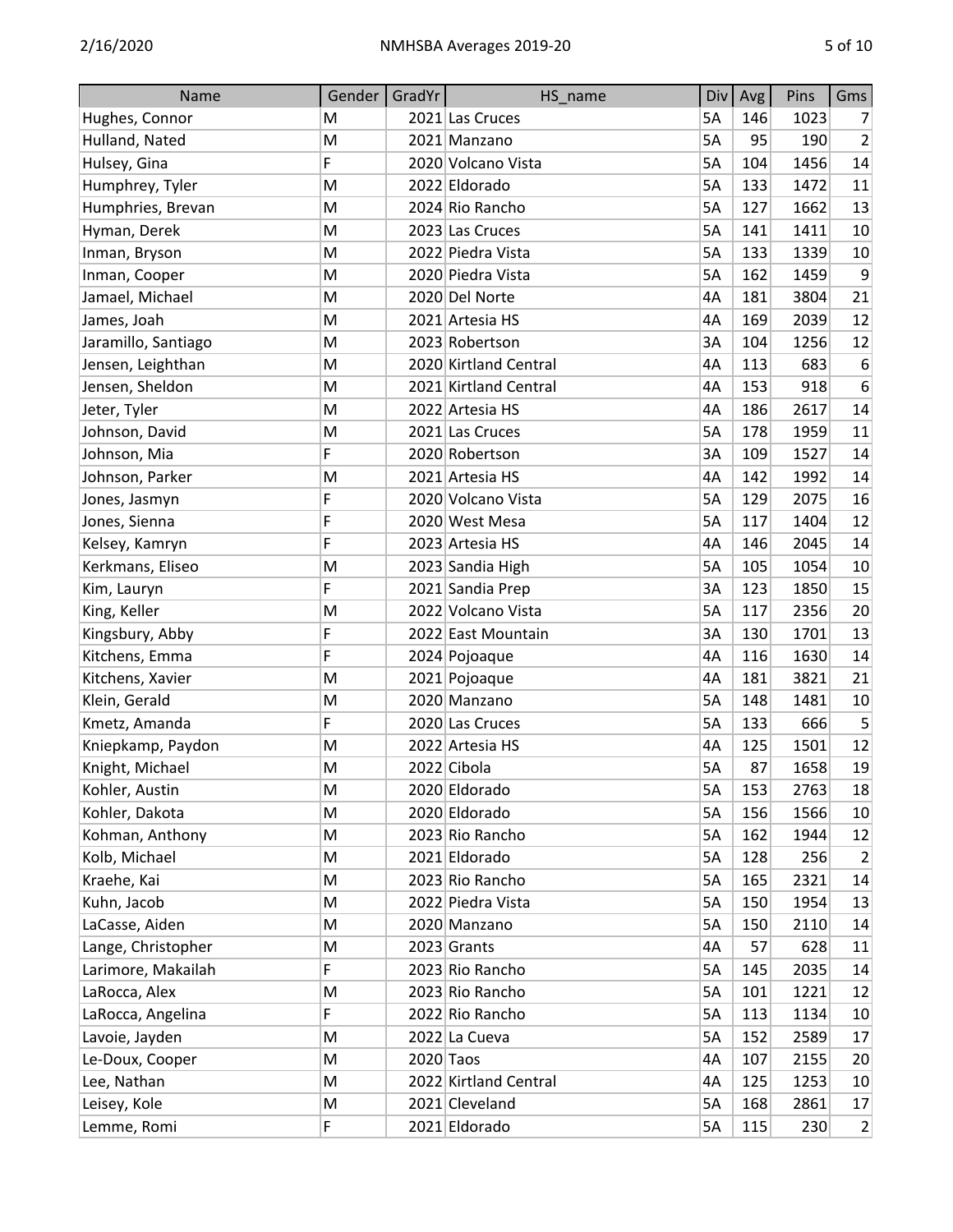| Name                    | Gender | GradYr    | HS name                       | Div       | Avg | Pins | Gms            |
|-------------------------|--------|-----------|-------------------------------|-----------|-----|------|----------------|
| Leon Guerrero, Jonathan | M      |           | 2020 Manzano                  | 5A        | 127 | 2040 | 16             |
| Lewis, Lillynn          | F      |           | 2022 Artesia HS               | 4A        | 156 | 2190 | 14             |
| Lobato, Alexia          | F      |           | 2020 Farmington               | 5A        | 107 | 856  | 8              |
| Loera, Yobani           | M      |           | 2022 Albuquerque High         | <b>5A</b> | 86  | 344  | 4              |
| Lopez, Ayden            | M      |           | 2022 Volcano Vista            | <b>5A</b> | 158 | 3178 | 20             |
| Lopez, Michael          | M      |           | 2023 La Cueva                 | <b>5A</b> | 99  | 797  | $\,8\,$        |
| Loustaunau, Samuel      | M      |           | 2022 La Cueva                 | <b>5A</b> | 145 | 2328 | 16             |
| Lovato, Jazzmyn         | F      |           | 2021 Cleveland                | 5A        | 119 | 2036 | 17             |
| Lovato, Ryan            | M      |           | 2020 Volcano Vista            | 5A        | 171 | 2736 | 16             |
| Loza, Ana               | F      |           | 2022 Artesia HS               | 4A        | 145 | 1746 | 12             |
| Lucero, Gabe            | M      |           | 2020 Cleveland                | 5A        | 115 | 1733 | 15             |
| Lujan, Janae            | F      |           | 2024 Pojoaque                 | 4A        | 97  | 1273 | 13             |
| Lujan, Jordan           | F      |           | 2024 Pojoaque                 | 4A        | 88  | 1060 | 12             |
| Lujan, Raymond          | M      |           | 2022 Espanola Valley          | 4A        | 157 | 2997 | 19             |
| MacEachen, Ian          | M      |           | 2020 Volcano Vista            | <b>5A</b> | 186 | 3917 | 21             |
| Mackay, Braden          | M      |           | 2020 Cleveland                | 5A        | 160 | 2250 | 14             |
| Mackay, Teagan          | F      |           | 2023 Cleveland                | <b>5A</b> | 140 | 1965 | 14             |
| MacPhee, Serenity       | F      |           | 2022 Sandia High              | 5A        | 106 | 853  | 8              |
| MacPhee, Tylor          | M      |           | 2021 Sandia High              | 5A        | 203 | 2236 | 11             |
| Maestas, Chris          | M      |           | 2022 Rio Rancho               | <b>5A</b> | 136 | 2046 | 15             |
| Maestas, Lawrence       | M      |           | 2022 Espanola Valley          | 4A        | 95  | 1049 | 11             |
| Maldonado, Gabriel      | M      |           | 2020 Del Norte                | 4A        | 118 | 1781 | 15             |
| Malone, Virginia        | F      |           | 2022 Piedra Vista             | 5A        | 94  | 189  | $\overline{2}$ |
| Mann, Tate              | M      |           | 2020 Cibola                   | 5A        | 122 | 2823 | 23             |
| Mannal, Benjamin        | M      |           | 2022 Sandia Prep              | 3A        | 125 | 751  | 6              |
| Manzanares, Athena      | F      |           | 2024 Espanola Valley          | 4A        | 116 | 1626 | 14             |
| Manzanares, Isaiah      | M      |           | 2020 Atrisco Heritage Academy | <b>5A</b> | 131 | 1055 | 8              |
| Mares, Mathias          | M      |           | 2022 Pojoaque                 | 4A        | 97  | 583  | 6              |
| Marrujo, Esai           | M      |           | 2023 Cleveland                | 5A        | 110 | 1217 | 11             |
| Martin, Chazi           | M      |           | 2022 East Mountain            | 3A        | 145 | 2474 | 17             |
| Martin, Claudio         | M      |           | 2024 Sandia Prep              | 3A        | 137 | 686  | 5              |
| Martin, Jennifer        | F      |           | 2021 Farmington               | 5A        | 80  | 482  | 6              |
| Martin, Max             | M      |           | 2020 East Mountain            | 3A        | 162 | 2431 | 15             |
| Martinez, Angelo        | M      |           | 2023 Albuquerque High         | 5A        | 143 | 3016 | 21             |
| Martinez, Benito        | M      | 2020 Taos |                               | 4A        | 111 | 1791 | 16             |
| Martinez, Carlos        | M      |           | 2022 Deming                   | 5A        | 125 | 251  | $\overline{2}$ |
| Martinez, David         | M      |           | 2020 Espanola Valley          | 4A        | 134 | 2153 | 16             |
| Martinez, Dominic       | M      |           | 2021 Eldorado                 | 5A        | 173 | 2771 | 16             |
| Martinez, Esperanza     | F      |           | 2021 Robertson                | 3A        | 51  | 311  | 6              |
| Martinez, Isabela       | F      |           | $2020$ Taos                   | 4A        | 81  | 1054 | 13             |
| Martinez, Jeremiah      | M      |           | 2021 La Cueva                 | 5A        | 165 | 3153 | 19             |
| Martinez, Kimberly      | F      |           | 2021 Albuquerque High         | 5A        | 86  | 606  | $\overline{7}$ |
| Martinez, Max           | M      |           | 2021 Deming                   | 5A        | 134 | 268  | $\overline{2}$ |
| Martinez, Shrewd        | M      |           | 2020 Farmington               | 5A        | 114 | 689  | 6              |
| Mason, Zane             | M      |           | 2020 Manzano                  | 5A        | 148 | 2523 | 17             |
| Mccullough, Marley      | F      |           | 2021 Eldorado                 | 5A        | 125 | 2127 | 17             |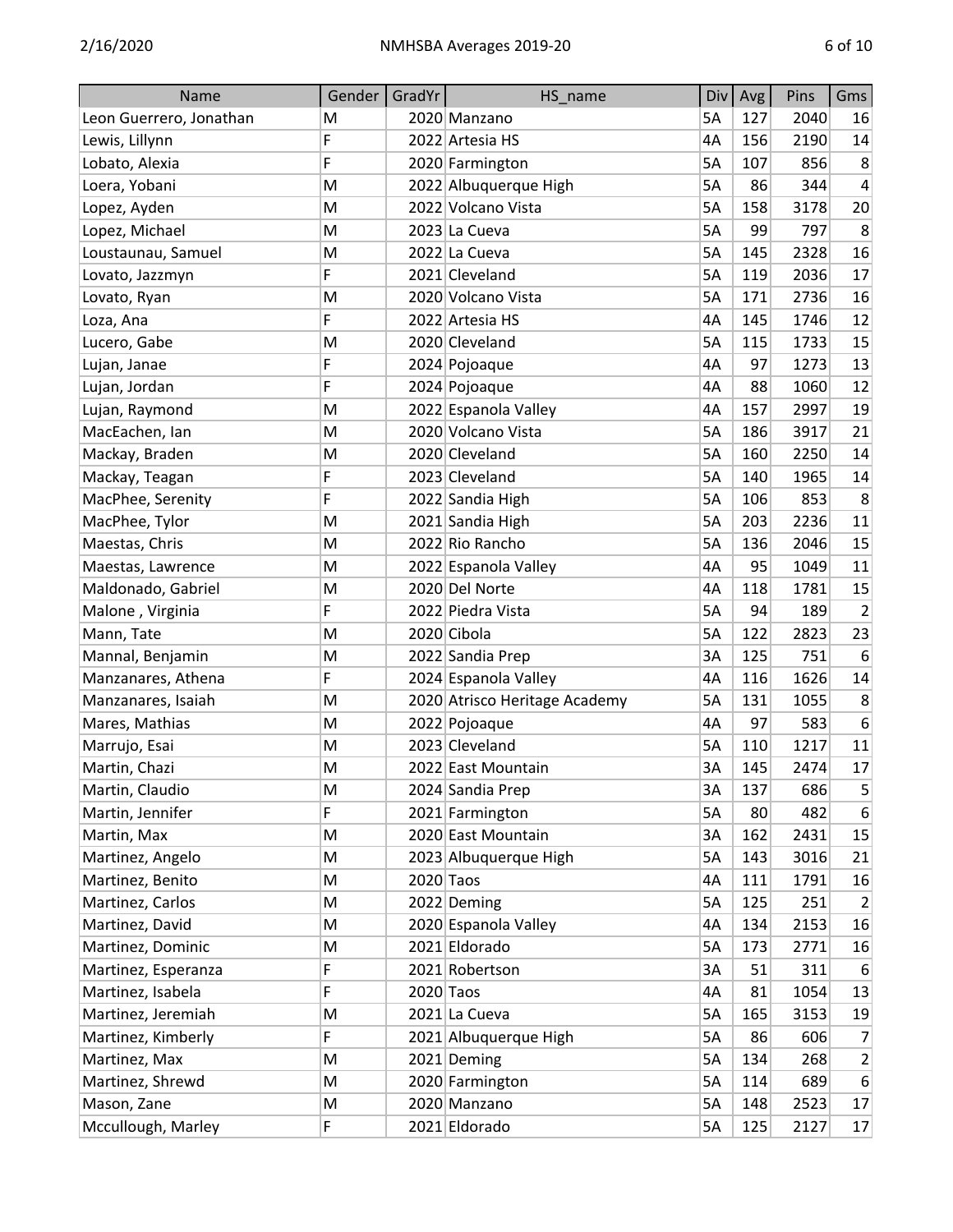| Name             | Gender    | GradYr | HS name                       | Div       | Avg | Pins | Gms            |
|------------------|-----------|--------|-------------------------------|-----------|-----|------|----------------|
| McDonald, Jakari | M         |        | 2022 Kirtland Central         | 4A        | 109 | 1098 | 10             |
| McGinnis, Jolie  | F         |        | 2020 Sandia Prep              | 3A        | 126 | 1009 | 8              |
| McNeely, Logan   | M         |        | 2022 Artesia HS               | 4A        | 152 | 1835 | 12             |
| Meadowcroft, Max | M         |        | $2021$ Taos                   | 4A        | 83  | 335  | 4              |
| Medina, David    | M         |        | 2020 Del Norte                | 4A        | 152 | 3502 | 23             |
| Medina, Jordan   | M         |        | 2020 Taos                     | 4A        | 132 | 2776 | 21             |
| Medina, Matthew  | M         |        | 2022 Sandia Prep              | 3A        | 98  | 196  | $\overline{2}$ |
| Messenger, JD    | M         |        | 2021 Rio Rancho               | 5A        | 180 | 1800 | 10             |
| Meuth, Jamie     | F         |        | 2021 Bosque                   | 3A        | 169 | 1014 | 6              |
| Minkus, Jonah    | M         |        | 2021 Bosque                   | 3A        | 82  | 164  | $\overline{2}$ |
| Mirabal, Sharon  | F         |        | 2022 Grants                   | 4A        | 110 | 1980 | 18             |
| Mitchell, Jarrod | M         |        | 2020 Piedra Vista             | <b>5A</b> | 98  | 392  | 4              |
| Moffett, Ian     | M         |        | 2020 East Mountain            | 3A        | 141 | 1414 | 10             |
| Moncayo, Malachi | M         |        | 2023 Rio Rancho               | <b>5A</b> | 111 | 892  | 8              |
| Monroy, Ryan     | M         |        | 2023 Rio Rancho               | 5A        | 110 | 1541 | 14             |
| Montano, Yen     | F         |        | 2020 Sandia High              | <b>5A</b> | 154 | 2624 | 17             |
| Montes, Elijah   | M         |        | 2022 Kirtland Central         | 4A        | 107 | 858  | 8              |
| Montoya, Dominic | M         |        | 2022 Cibola                   | 5A        | 121 | 2424 | 20             |
| Montoya, Marissa | F         |        | 2021 Albuquerque High         | <b>5A</b> | 96  | 964  | 10             |
| Montoya, Mateo   | M         |        | 2023 Manzano                  | 5A        | 116 | 1981 | 17             |
| Montoya, Miguel  | M         |        | 2023 Manzano                  | <b>5A</b> | 119 | 2038 | 17             |
| Moorhead, Coy    | M         |        | 2020 Artesia HS               | 4A        | 194 | 3304 | 17             |
| Morgan, lan      | M         |        | 2024 Rio Rancho               | 5A        | 90  | 720  | 8              |
| Morris, Daniel   | M         |        | 2022 Cibola                   | <b>5A</b> | 63  | 126  | $\overline{2}$ |
| Motley, Tamara   | F         |        | 2020 Albuquerque High         | 5A        | 102 | 410  | 4              |
| Moya, Antonio    | M         |        | 2021 Volcano Vista            | <b>5A</b> | 123 | 2469 | 20             |
| Muir, Vincent    | M         |        | 2021 Atrisco Heritage Academy | <b>5A</b> | 104 | 836  | 8              |
| Mulder, Gillian  | F         |        | 2023 Volcano Vista            | 5A        | 152 | 2292 | 15             |
| Mulder, Matthew  | M         |        | 2021 Volcano Vista            | 5A        | 157 | 3311 | 21             |
| Munoz, Fabian    | M         |        | 2017 Deming                   | 5A        | 89  | 179  | $\overline{2}$ |
| Murphy, Jessica  | F         |        | 2020 Eldorado                 | 5A        | 134 | 2291 | 17             |
| Nailon, Autumn   | F         |        | 2023 Artesia HS               | 4A        | 92  | 1114 | 12             |
| Neal, Jacob      | M         |        | 2020 Cleveland                | 5A        | 149 | 2683 | 18             |
| Neas, Emiliano   | ${\sf M}$ |        | 2021 Albuquerque High         | 5A        | 100 | 403  | 4              |
| Nelson, Brian    | M         |        | 2023 Pojoaque                 | 4A        | 131 | 1184 | 9              |
| Nelson, Zachary  | M         |        | 2020 Farmington               | 5A        | 108 | 217  | $\overline{2}$ |
| Neubert, Richie  | M         |        | 2023 Cibola                   | 5A        | 115 | 2432 | 21             |
| Newlon, Michael  | M         |        | 2022 Farmington               | 5A        | 134 | 1480 | 11             |
| Nguyen, Andy     | ${\sf M}$ |        | 2020 Manzano                  | 5A        | 147 | 1627 | 11             |
| Nguyen, Dylan    | M         |        | 2021 La Cueva                 | 5A        | 135 | 1084 | 8              |
| Ortiz, Angelica  | F         |        | 2020 Atrisco Heritage Academy | 5A        | 123 | 2347 | 19             |
| Park, Jasmine    | F         |        | 2021 Robertson                | 3A        | 99  | 1190 | 12             |
| Pascetti, Gio    | M         |        | 2023 Sandia Prep              | 3A        | 108 | 434  | 4              |
| Payton, Mathias  | ${\sf M}$ |        | 2022 Cleveland                | 5A        | 120 | 1566 | 13             |
| Pearson, Caeden  | M         |        | 2021 Artesia HS               | 4A        | 142 | 1427 | 10             |
| Perez, Gabe      | M         |        | 2021 Albuquerque High         | 5A        | 144 | 2592 | 18             |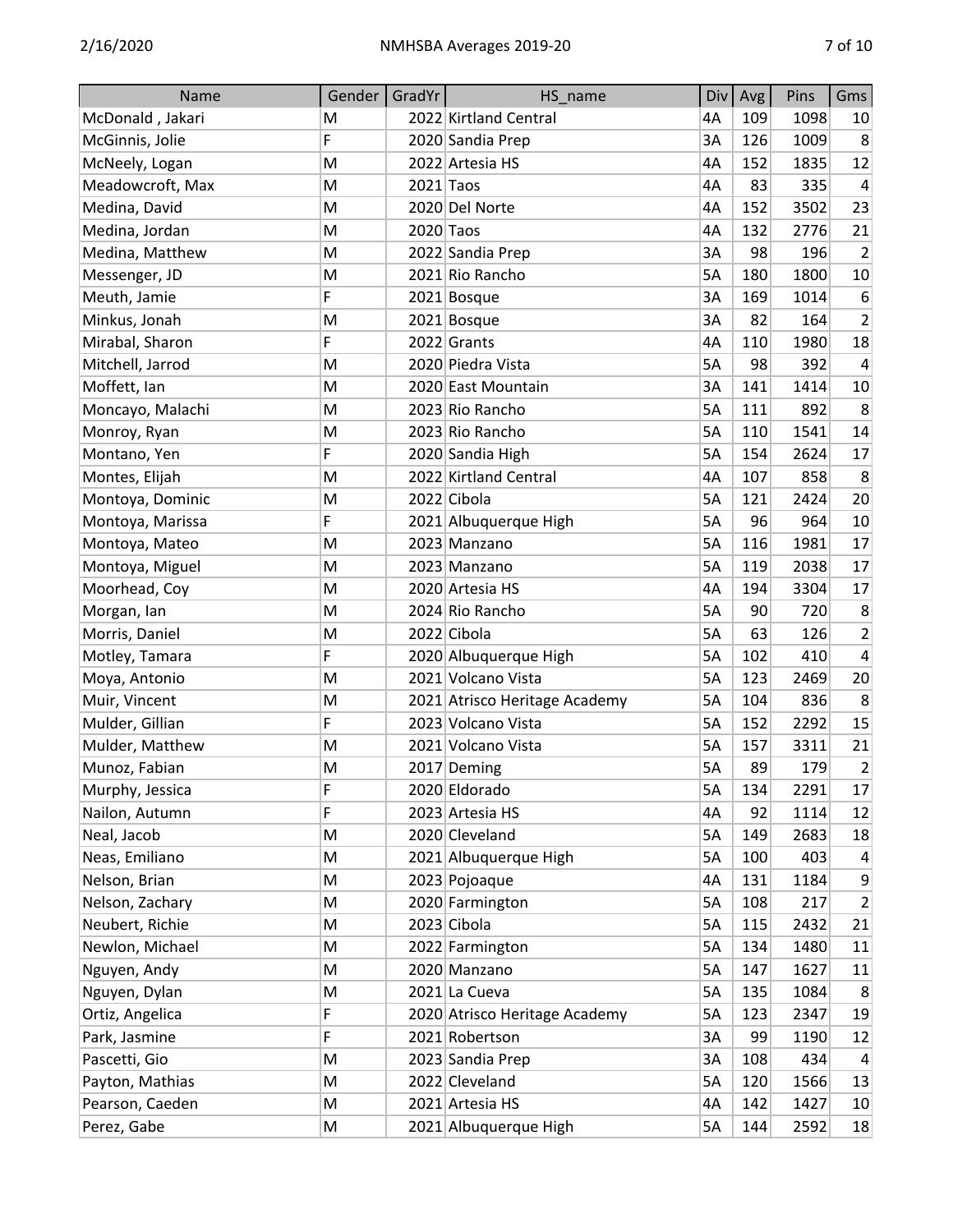| Name                  | Gender | GradYr | HS_name                       | Div       | Avg | Pins | Gms                         |
|-----------------------|--------|--------|-------------------------------|-----------|-----|------|-----------------------------|
| Perez, Jonah          | M      |        | 2023 Pojoaque                 | 4A        | 125 | 1250 | 10                          |
| Perez, Joseph         | M      |        | 2022 Sandia Prep              | 3A        | 121 | 486  | 4                           |
| Pettit, Matthew       | M      |        | 2022 Volcano Vista            | <b>5A</b> | 133 | 2395 | 18                          |
| Pfeiffer, Camden      | M      |        | 2020 La Cueva                 | 5A        | 180 | 3787 | 21                          |
| Pham, Jordan          | M      |        | 2020 Manzano                  | <b>5A</b> | 142 | 2568 | 18                          |
| Plamer, Zoriah        | M      |        | 2021 Farmington               | <b>5A</b> | 118 | 1304 | 11                          |
| Platero, Brandon      | M      |        | 2020 Manzano                  | 5A        | 192 | 4230 | 22                          |
| Pohl, Chris           | M      |        | 2022 Albuquerque High         | 5A        | 165 | 2815 | 17                          |
| Polanco, Alex         | M      |        | 2020 Piedra Vista             | 5A        | 104 | 209  | $\overline{2}$              |
| Polk, Reese           | M      |        | 2022 Manzano                  | <b>5A</b> | 167 | 2840 | 17                          |
| Pollard, Mady         | F      |        | 2021 Artesia HS               | 4A        | 156 | 2188 | 14                          |
| Pond, Ben             | M      |        | 2020 Cleveland                | 5A        | 181 | 3634 | 20                          |
| Porter, Lane          | M      |        | 2024 Silver City              | 4A        | 95  | 571  | $\boldsymbol{6}$            |
| Porter, Maci          | F      |        | 2021 Silver City              | 4A        | 128 | 1029 | 8                           |
| Pratt, Joshua         | M      |        | 2020 Sandia Prep              | 3A        | 169 | 2203 | 13                          |
| Prieto, Jesus         | M      |        | 2021 Rio Rancho               | <b>5A</b> | 173 | 2256 | 13                          |
| Prieto-Molina, Daniel | M      |        | 2020 Del Norte                | 4A        | 102 | 822  | 8                           |
| Prioleau, Robin       | F      |        | 2020 Cleveland                | 5A        | 207 | 2901 | 14                          |
| Quesada, Enrique      | M      |        | 2020 Albuquerque High         | 5A        | 120 | 241  | $\overline{2}$              |
| Quintana, Thomas      | M      |        | 2023 Espanola Valley          | 4A        | 147 | 1183 | 8                           |
| Rael, Dominic         | F      |        | 2020 Atrisco Heritage Academy | 5A        | 130 | 523  | 4                           |
| Rains, Rachel         | F      |        | 2020 Eldorado                 | 5A        | 98  | 394  | $\overline{4}$              |
| Rameriz, Lydia        | F      |        | 2023 Rio Rancho               | <b>5A</b> | 140 | 1832 | 13                          |
| Ramirez, Erika        | F      |        | 2020 Grants                   | 4A        | 80  | 1130 | 14                          |
| Rascon, Isabella      | F      |        | 2023 Farmington               | <b>5A</b> | 83  | 167  | $\overline{2}$              |
| Rasmussen, Ben        | M      |        | 2020 Piedra Vista             | 5A        | 106 | 424  | $\overline{4}$              |
| Ray, Cibian           | M      |        | 2024 Grants                   | 4A        | 117 | 2238 | 19                          |
| Rechy, Christian      | M      |        | 2020 Albuquerque High         | 5A        | 97  | 487  | 5                           |
| Rechy, Matias         | M      |        | 2021 Albuquerque High         | 5A        | 120 | 1687 | 14                          |
| Reeve, Michael        | M      |        | 2022 Manzano                  | 5A        | 154 | 1541 | 10                          |
| Rembe, Mateo          | M      |        | 2021 Bosque                   | 3A        | 122 | 245  | $\overline{2}$              |
| Requard, Austin       | M      |        | 2021 La Cueva                 | 5A        | 101 | 1011 | 10                          |
| Reyes, Raphael        | M      |        | 2020 La Cueva                 | 5A        | 65  | 131  | $\overline{2}$              |
| Richey, Ashlyn        | F      |        | 2021 Silver City              | 4A        | 127 | 1021 | 8                           |
| Robb, Archie          | M      |        | 2022 Cibola                   | 5A        | 135 | 1623 | 12                          |
| Robinson, Korben      | M      |        | 2023 Piedra Vista             | 5A        | 169 | 2035 | 12                          |
| Roddy, Martin         | M      |        | 2021 Kirtland Central         | 4A        | 78  | 157  | $\overline{2}$              |
| Rodelo, Chris         | M      |        | $2021$ Taos                   | 4A        | 124 | 1123 | 9                           |
| Rodriquez, Jeremy     | M      |        | 2022 Pojoaque                 | 4A        | 97  | 486  | 5                           |
| Rodriquez, Nicholas   | M      |        | 2023 Pojoaque                 | 4A        | 87  | 699  | 8                           |
| Rogers, Colten        | M      |        | 2022 Silver City              | 4A        | 171 | 1888 | 11                          |
| Romero, Angela        | F      |        | 2021 Del Norte                | 4A        | 171 | 3940 | 23                          |
| Romero, Ayti          | F      |        | 2024 Pojoaque                 | 4A        | 97  | 1165 | 12                          |
| Romero, Darrion       | M      |        | 2020 Pojoaque                 | 4A        | 159 | 3353 | 21                          |
| Romero, Gabriel       | M      |        | 2021 Espanola Valley          | 4A        | 171 | 2911 | 17                          |
| Roybal, Alicia        | F      |        | 2020 Los Lunas                | 4A        | 101 | 203  | $\left  \mathbf{2} \right $ |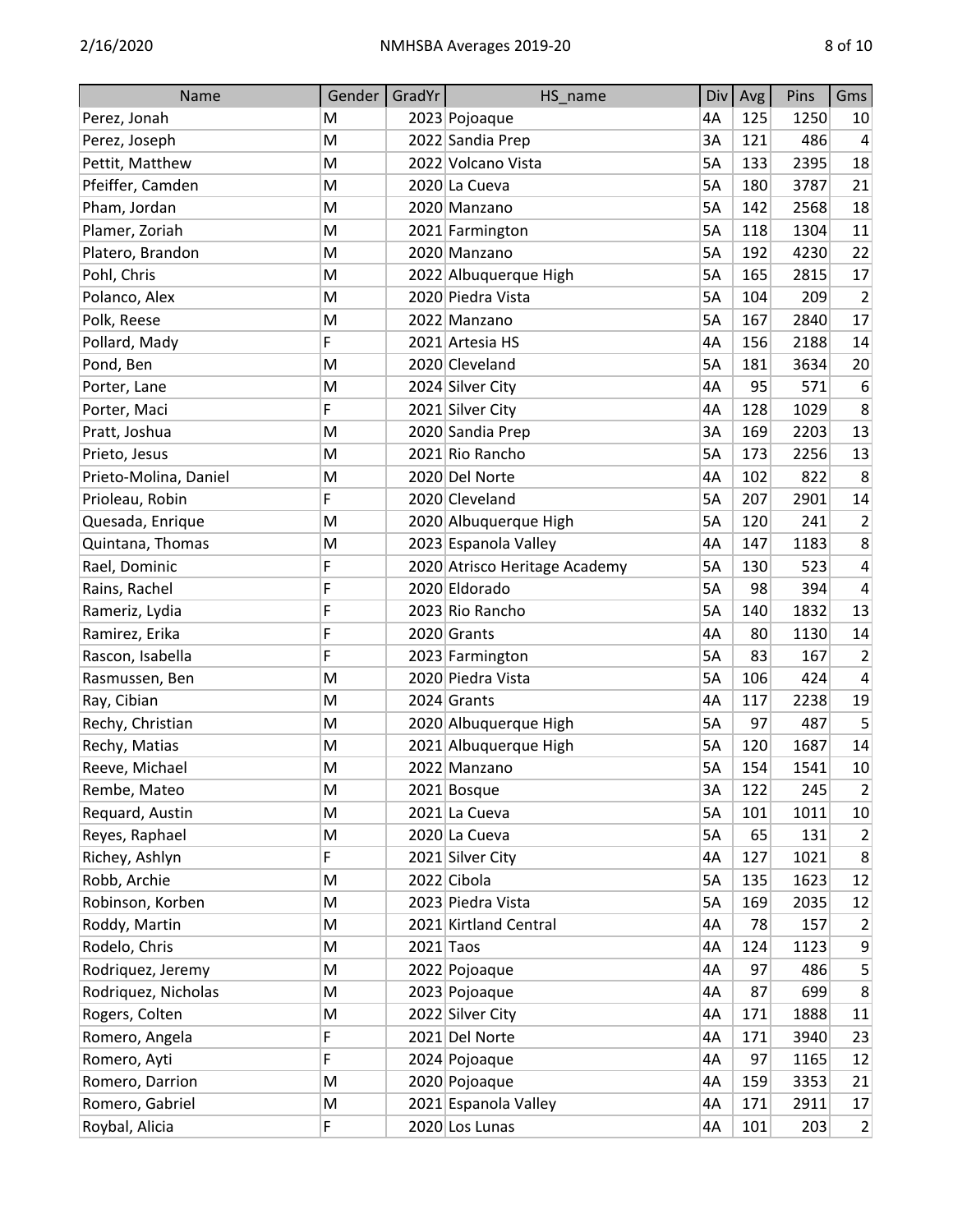| Name               | Gender | GradYr | HS_name               | Div       | Avg | Pins | Gms                         |
|--------------------|--------|--------|-----------------------|-----------|-----|------|-----------------------------|
| Russell, Derrick   | M      |        | 2021 Kirtland Central | 4A        | 159 | 319  | $\overline{2}$              |
| Ruybal, Aaron      | M      |        | 2020 Bosque           | 3A        | 105 | 211  | 2                           |
| Ruybal, Luke       | M      |        | 2022 Bosque           | 3A        | 124 | 248  | $\mathbf 2$                 |
| Ryan, Madison      | F      |        | 2021 Cleveland        | 5A        | 107 | 1184 | 11                          |
| Salazar, Landon    | M      |        | 2023 La Cueva         | <b>5A</b> | 95  | 1624 | 17                          |
| Sallee, Kaden      | M      |        | 2021 Artesia HS       | 4A        | 135 | 1621 | 12                          |
| Samaniego, Jacob   | M      |        | 2024 Espanola Valley  | 4A        | 103 | 928  | 9                           |
| Sanchez, Daniel    | M      |        | 2021 Albuquerque High | <b>5A</b> | 109 | 1748 | 16                          |
| Sanchez, Elijah    | M      |        | 2020 Volcano Vista    | 5A        | 106 | 213  | $\overline{2}$              |
| Sanchez, Noah      | M      |        | 2023 Sandia Prep      | 3A        | 130 | 1566 | 12                          |
| Sanchez, Terrance  | M      |        | 2021 Espanola Valley  | 4A        | 196 | 785  | $\pmb{4}$                   |
| Sanders, Trevor    | M      |        | 2021 Cleveland        | 5A        | 182 | 3838 | 21                          |
| Sandoval, Andres   | M      |        | 2020 Pojoaque         | 4A        | 122 | 488  | $\overline{4}$              |
| Sandoval, Isabella | F      |        | 2021 Albuquerque High | 5A        | 89  | 535  | 6                           |
| Santangelo, Marc   | M      |        | 2020 La Cueva         | <b>5A</b> | 124 | 1617 | 13                          |
| Sanvodval, Brenden | M      |        | 2021 Manzano          | 5A        | 119 | 717  | 6                           |
| Scott, Kris        | M      |        | $2021$ Taos           | 4A        | 75  | 452  | 6                           |
| Seery, Lachlyn     | F      |        | 2020 La Cueva         | <b>5A</b> | 125 | 2253 | 18                          |
| Segura, Trenton    | M      |        | 2020 Cleveland        | 5A        | 163 | 2294 | 14                          |
| Selover, Wes       | M      |        | 2020 Rio Rancho       | 5A        | 154 | 2475 | 16                          |
| Shine, Shawn       | M      |        | 2021 Volcano Vista    | 5A        | 123 | 1968 | 16                          |
| Shirley, Raytrice  | M      |        | 2020 Kirtland Central | 4A        | 165 | 1659 | 10                          |
| Shokoohi, Shahab   | M      |        | 2020 La Cueva         | <b>5A</b> | 100 | 804  | 8                           |
| Silva, Alessandra  | F      |        | 2021 Albuquerque High | 5A        | 102 | 1230 | 12                          |
| Simone, Stefano    | M      |        | 2020 La Cueva         | <b>5A</b> | 127 | 255  | $\overline{2}$              |
| Simpson, Demetrius | M      |        | 2021 Kirtland Central | 4A        | 118 | 711  | $\boldsymbol{6}$            |
| Sisneros, Carlos   | M      |        | 2022 Pojoaque         | 4A        | 151 | 2272 | 15                          |
| Smedley, Wallace   | M      |        | 2021 Artesia HS       | 4A        | 157 | 1884 | 12                          |
| Smith, Austin      | M      |        | 2020 La Cueva         | 5A        | 125 | 1884 | 15                          |
| Sokoloff, Aaron    | M      |        | 2023 Manzano          | 5A        | 111 | 1898 | 17                          |
| Stegall, Hannah    | F      |        | 2020 La Cueva         | 5A        | 98  | 789  | 8 <sup>2</sup>              |
| Sterrett, Jack     | M      |        | 2022 Piedra Vista     | 5A        | 117 | 705  | 6                           |
| Stockton, Zane     | M      |        | 2021 Deming           | 5A        | 113 | 227  | $\overline{2}$              |
| Stuart, Nolan      | M      |        | 2023 Eldorado         | 5A        | 91  | 1184 | 13                          |
| Swanson, Daniel    | M      |        | 2021 Cleveland        | 5A        | 156 | 2197 | 14                          |
| Swanson, Dillon    | M      |        | 2021 Cleveland        | 5A        | 160 | 2567 | 16                          |
| Switzler, Brianna  | F      |        | 2020 Kirtland Central | 4A        | 137 | 1238 | 9                           |
| Taylor, Joseph     | M      |        | 2021 Eldorado         | 5A        | 91  | 1094 | 12                          |
| Thalman, TJ        | M      |        | 2022 Artesia HS       | 4A        | 185 | 2592 | 14                          |
| Thomas, Izic       | M      |        | 2020 Kirtland Central | 4A        | 128 | 773  | $6\phantom{.}6$             |
| Thompson, Alex     | M      |        | 2024 Rio Rancho       | 5A        | 178 | 2143 | 12                          |
| Thompson, Kara     | F      |        | 2021 Rio Rancho       | 5A        | 192 | 3657 | 19                          |
| Thorton, Chad      | M      |        | 2020 Piedra Vista     | 5A        | 146 | 734  | $\overline{5}$              |
| Tilton, Quinn      | F      |        | 2020 Artesia HS       | 4A        | 144 | 1730 | 12                          |
| Tindell, Pierce    | M      |        | 2020 Eldorado         | 5A        | 154 | 2929 | 19                          |
| Tiqui, Eliseo      | M      |        | 2023 Las Cruces       | 5A        | 97  | 194  | $\left  \mathbf{2} \right $ |